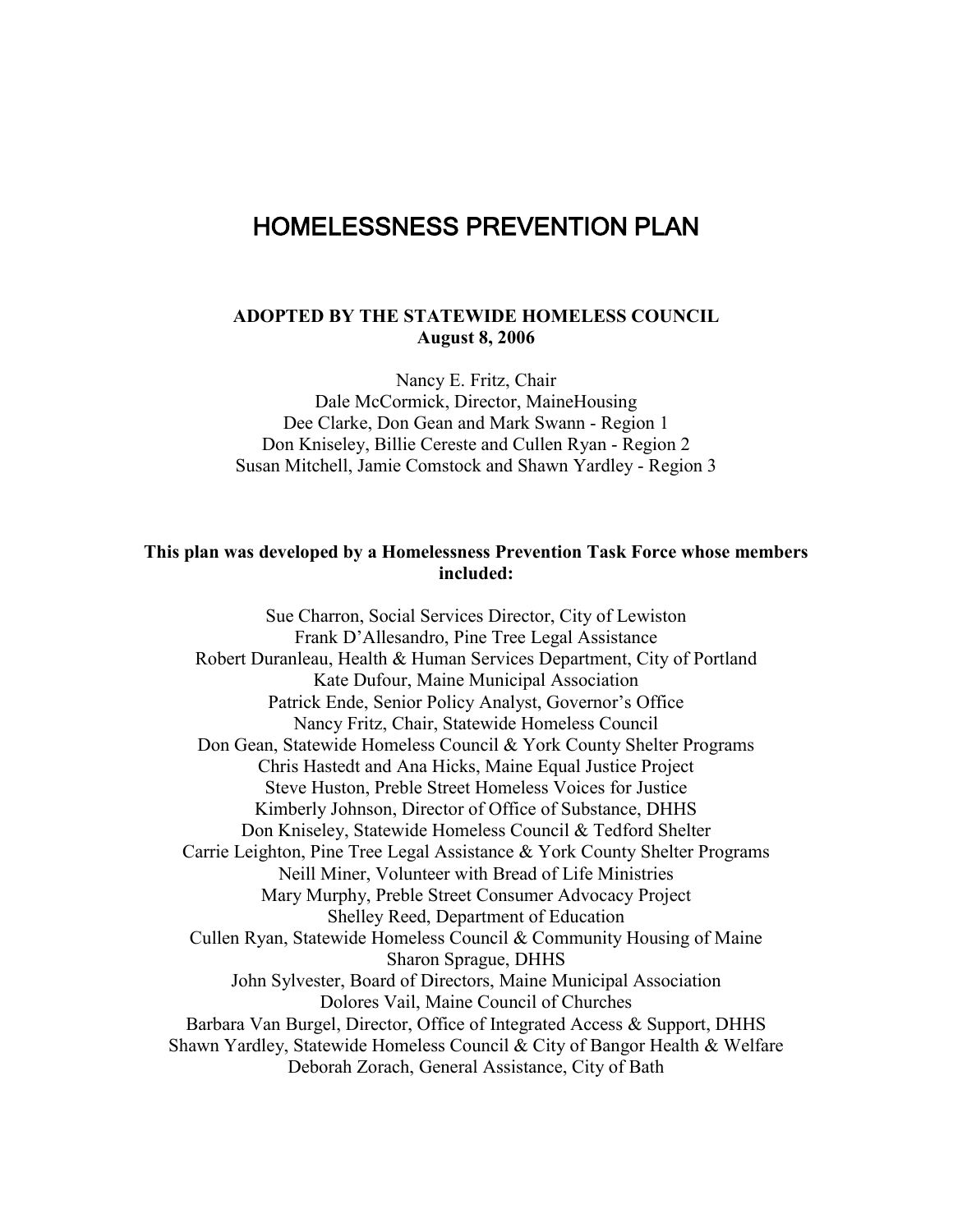FOCUS AREA 1: Strengthen the General Assistance system in Maine so that it is a better resource to prevent the homelessness of individuals and families.

### **Strategies:**

- 1. The Maine Municipal Association and the Department of Health & Human Services adopt a General Assistance Protocol for Addressing Complaints. (See Attachment 1)
- 2. Amend the General Assistance statute to require each municipality to post two new posters outside municipal offices. One poster (Attachment 2) is very simple and explicit about what individuals can do if they've been told they cannot apply for General Assistance. The second poster (Attachment 3) speaks to the requirement for taking an application in an emergency, provides contact information, mentions the local ordinance, etc.
- 3. Require the General Assistance office within DHHS to develop a proposal for creating a GA data base that would provide municipalities the tools for uniform collection of data across the state (unduplicated number of individuals and households receiving GA, the number of applications received, number of denials, categories of expenditures, etc.)
- 4. Add two staff to the state General Assistance office to more effectively assist municipalities in administering the program.

**Background Information:** Originally, the DHHS GA staff consisted of a program manager, a supervisor, and four field examiners. By 1998 the staff included a program manager and three field examiners. Today, there are only two field examiners and the program manager.

There are 492 municipalities. Depending on the size of the community, an examiner may spend from a few hours to five days conducting a program audit. The examiners also are responsible for answering the GA hotline and for providing training to individuals on how to administer the GA program.

### **Projected Annual Cost: \$125,000 for salary and benefits**

5. Create a task force to examine the current GA funding mechanism and to develop recommendations for future funding by the state and the municipalities.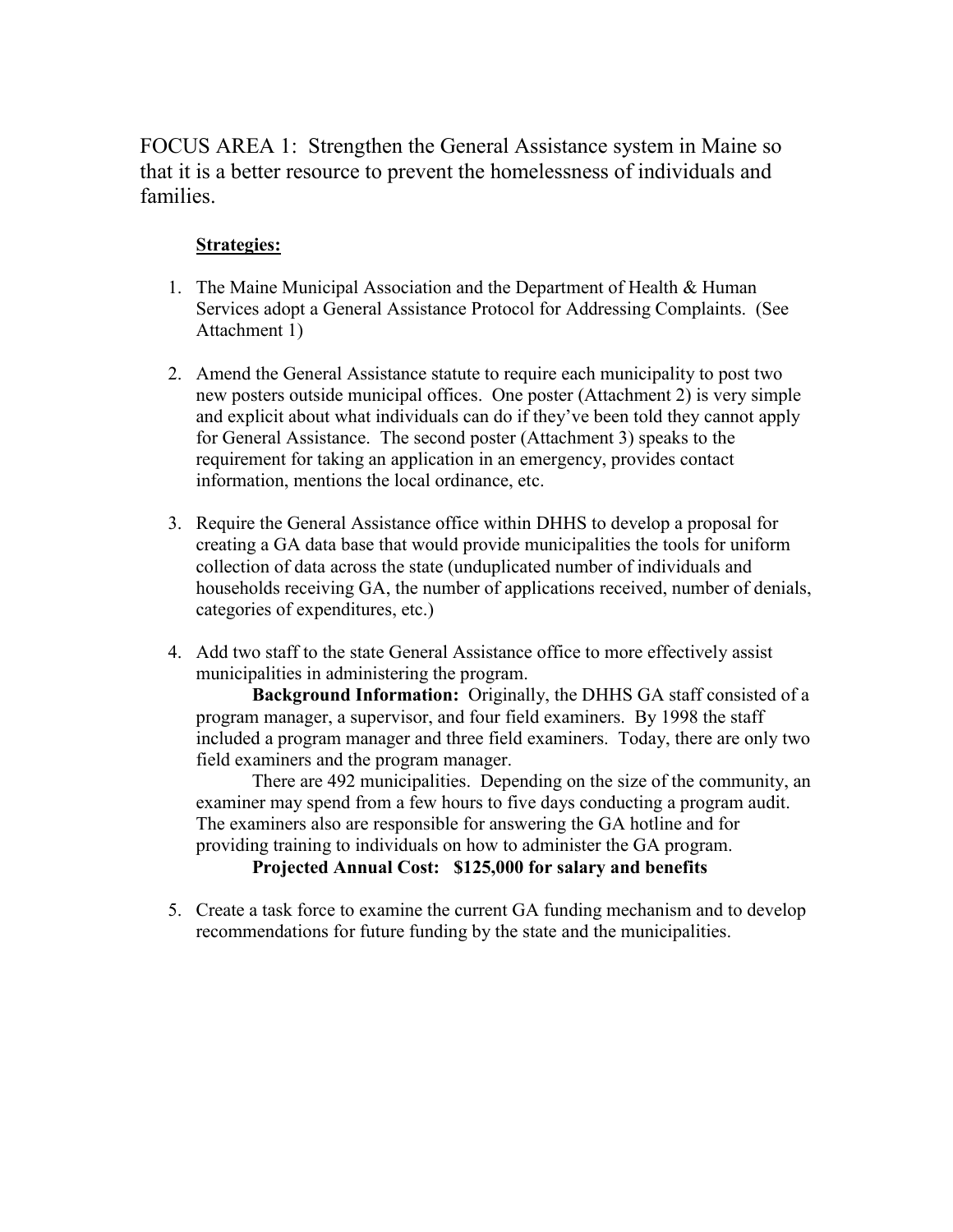# **FOCUS AREA 2: Increase the supply of affordable housing in Maine so that low-income households are able to find and maintain rental housing.**

#### **Strategies:**

- 1. Restore the 45% share of the Real Estate Transfer Tax, as originally enacted, to be directed to the State Home Fund administered by MaineHousing.
- 2. Develop and pass a broad-based Housing Bond initiative that includes preventing/ending homelessness by including \$20 million targeted for this purpose.
- 3. Ask MaineHousing to develop investment fund options for Maine residents to invest in the development of truly affordable housing that would provide a reasonable return to the investors.

# **FOCUS AREA 3: Ensure that very low-income individuals and families have access to already established programs that can prevent homelessness.**

### **Strategies:**

1. Increase access to the Emergency Assistance Program administered by DHHS by making this resource available to adult households without minor children in the home, increasing the current annual limit of assistance from \$600 to \$1,200, and allowing assistance in two separate 30-day periods during a 12-month period. (See Attachment 4)

# **Projected Annual Cost: \$4,162,927 (this includes \$3,762,927 in direct benefits and \$400,000 to add 12 DHHS staff)**

2. Provide for a statewide Representative Payee program administered by DHHS. A Representative Payee is an individual or an organization receiving Social Security and/or SSI payments for individuals who cannot manage or direct the management of their funds. (See Attachment 5)

**Projected Annual Cost: \$400,000, with \$209,920 to be paid with state funds and the remaining \$190,080 from monthly fees paid by the Social Security Administration for administer ing this program. This includes the addition of six staff.**

3. Provide for a statewide Social Security Income and Disability Insurance Program administered by DHHS. This program, conducted in conjunction with homeless shelters and GA offices, would assist homeless individuals in applying for SSI/SSDI benefits and following through with the process (filing paperwork, obtaining medical records, filing appeals, arranging appointments with attorneys, etc.). (See Attachment 5)

**Projected Annual Cost: \$190,000 for three Disability Specialist positions with each working with an average of 100 consumers per year.**